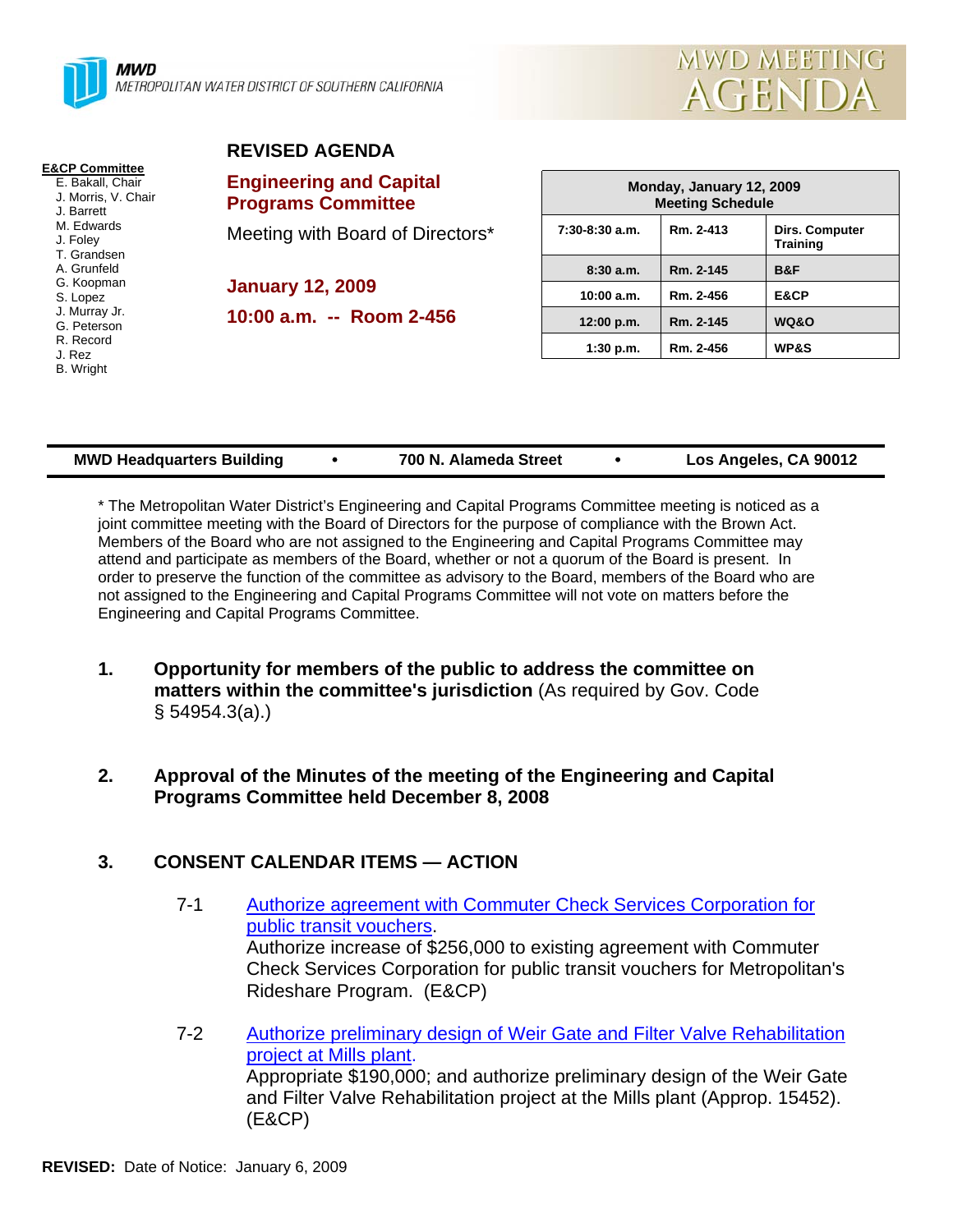#### **4. OTHER BOARD ITEMS — ACTION**

8-3 Authorize agreement to sell surplus material from Inland Feeder Arrowhead Tunnels Project. Authorize agreement with Ritchie Bros. Auctioneers to sell surplus materials and equipment from the Inland Feeder Arrowhead Tunnels Project. (E&CP)

### **5. BOARD INFORMATION ITEMS**

9-1 Status report for the Inland Feeder Program for activities through November 2008. (E&CP)

#### **6. COMMITTEE ITEMS**

- a. Seismic review of Metropolitan facilities
- **Added** b. Presentation of 2009/10 budget for Corporate Resources Group

## **7. MANAGEMENT REPORTS**

a. Corporate Resources Manager's report

#### **8. FOLLOW-UP ITEMS**

None

#### **9. FUTURE AGENDA ITEMS**

#### **10. ADJOURNMENT**